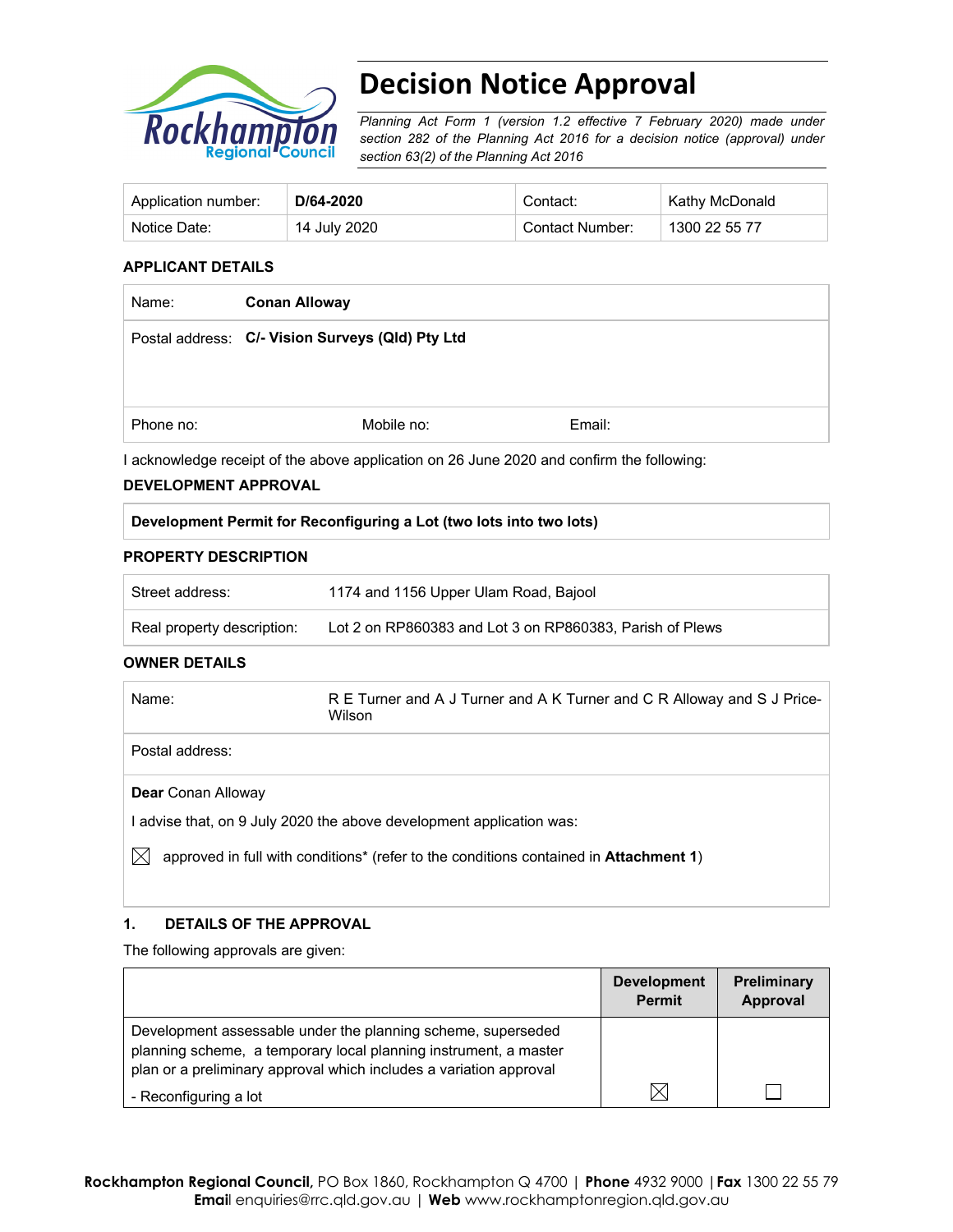## **2. CONDITIONS**

This approval is subject to the conditions in Attachment 1.

## **3. FURTHER DEVELOPMENT PERMITS REQUIRED Nil**

#### **4. REFERRAL AGENCIES Nil**

#### **5. THE APPROVED PLANS**

#### **The approved development must be completed and maintained generally in accordance with the approved drawings and documents:**

| Drawing/report title                | Prepared by           | Date         | Reference<br>number | Rev |
|-------------------------------------|-----------------------|--------------|---------------------|-----|
| Proposed ROL - Boundary Realignment | <b>Vision Survevs</b> | 15 June 2020 | 20300-PP-01         |     |

## **6. CURRENCY PERIOD FOR THE APPROVAL (s.85 of the** *Planning Act***)**

The standard currency periods stated in section 85 of *Planning Act 2016* apply to each aspect of development in this approval, if not stated in the conditions of approval attached.

#### **7. STATEMENT OF REASONS**

| Description of the development                  | The proposed development is for Reconfiguring a Lot (two lots into<br>two lots)                                                                                                                                                                                                                                                                                    |  |  |
|-------------------------------------------------|--------------------------------------------------------------------------------------------------------------------------------------------------------------------------------------------------------------------------------------------------------------------------------------------------------------------------------------------------------------------|--|--|
| <b>Reasons for Decision</b>                     | a)<br>The proposed boundary realignment does not compromise the<br>strategic framework in the Rockhampton Region Planning<br>Scheme 2015:                                                                                                                                                                                                                          |  |  |
|                                                 | Assessment of the development against the relevant zone<br>b)<br>purpose, planning scheme codes and planning scheme policies<br>demonstrates that the proposed development will not cause<br>significant adverse impacts on the surrounding natural<br>environment, built environment and infrastructure, community<br>facilities, or local character and amenity; |  |  |
|                                                 | The proposed development does not compromise the relevant<br>C)<br>State Planning Policy; and                                                                                                                                                                                                                                                                      |  |  |
|                                                 | d)<br>On balance, the application should be approved because the<br>circumstances favour Council exercising its discretion to<br>approve the application even though the development does not<br>comply with an aspect of the assessment benchmarks.                                                                                                               |  |  |
| <b>Assessment Benchmarks</b>                    | The proposed development was assessed against the following<br>assessment benchmarks:                                                                                                                                                                                                                                                                              |  |  |
|                                                 | Rural Zone Code;<br>$\bullet$                                                                                                                                                                                                                                                                                                                                      |  |  |
|                                                 | Access, Parking and Transport Code;<br>$\bullet$                                                                                                                                                                                                                                                                                                                   |  |  |
|                                                 | Filling and Excavation Code;<br>$\bullet$                                                                                                                                                                                                                                                                                                                          |  |  |
|                                                 | Landscape Code;<br>$\bullet$                                                                                                                                                                                                                                                                                                                                       |  |  |
|                                                 | Reconfiguring a Lot Code;                                                                                                                                                                                                                                                                                                                                          |  |  |
|                                                 | Stormwater Management Code; and<br>$\bullet$                                                                                                                                                                                                                                                                                                                       |  |  |
|                                                 | Water and Sewer Code.<br>$\bullet$                                                                                                                                                                                                                                                                                                                                 |  |  |
| <b>Compliance with assessment</b><br>benchmarks | The development was assessed against all of the assessment<br>benchmarks listed above and complies with all of these with the<br>exceptions listed below.                                                                                                                                                                                                          |  |  |
|                                                 | <b>Assessment</b><br>Reasons for the approval despite non-<br><b>Benchmark</b><br>compliance with benchmark                                                                                                                                                                                                                                                        |  |  |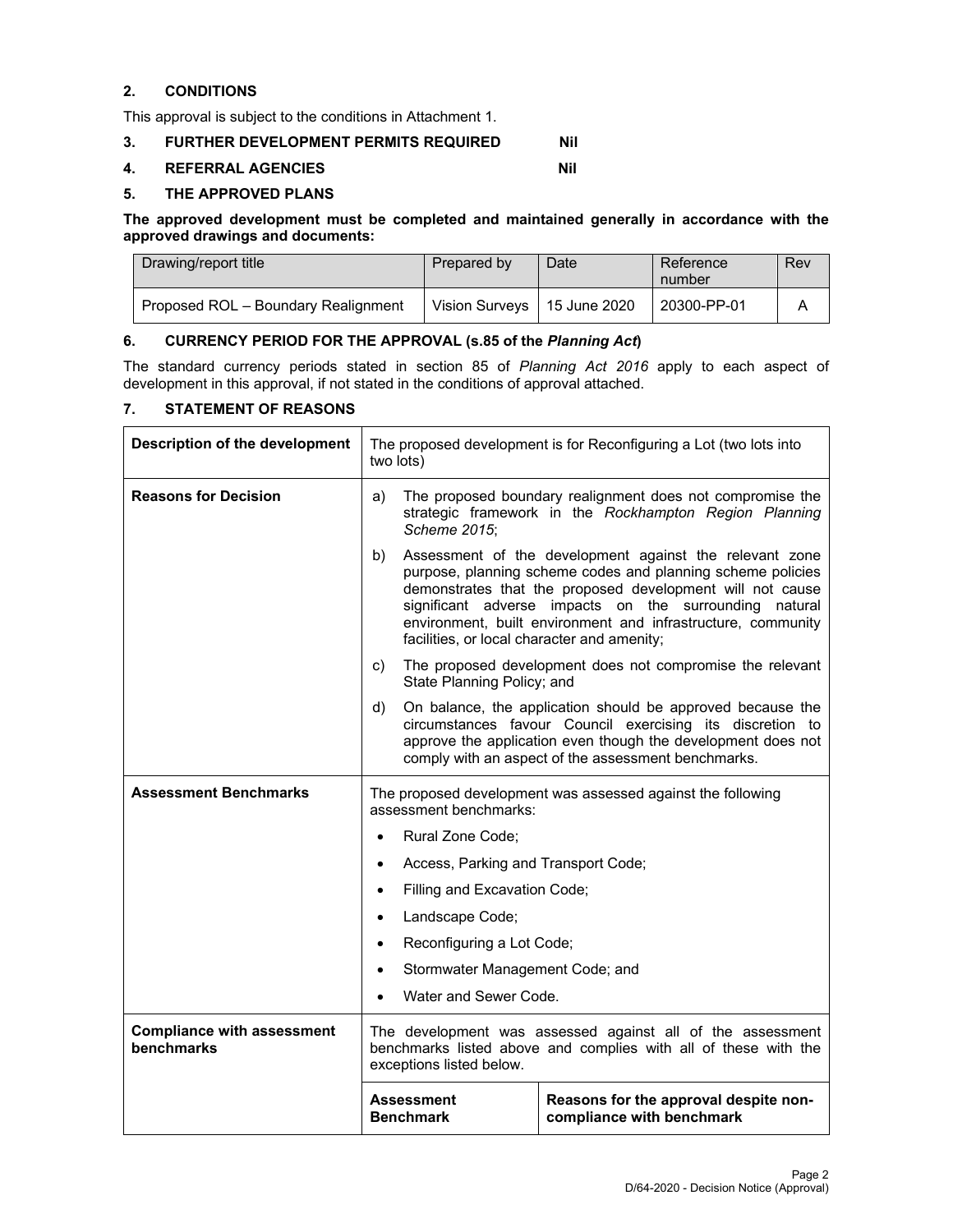|                              | <b>Rural Zone Code</b><br>(PO34)                                                   | No further subdivision of land is proposed.<br>proposal<br>for<br>The<br>is is<br>a<br>boundary<br>realignment and will increase the viability<br>of farming operations on proposed Lot 52.<br>The use of proposed Lot 51 is not<br>The<br>development<br>affected.<br>is i<br>not<br>considered to cause any impact on the<br>existing environmental values for the<br>area, and the existing waterways and<br>natural values over the land will not be<br>altered.<br>Therefore the proposal is considered to<br>achieve the performance outcome.                                                                                                                                            |  |
|------------------------------|------------------------------------------------------------------------------------|------------------------------------------------------------------------------------------------------------------------------------------------------------------------------------------------------------------------------------------------------------------------------------------------------------------------------------------------------------------------------------------------------------------------------------------------------------------------------------------------------------------------------------------------------------------------------------------------------------------------------------------------------------------------------------------------|--|
|                              | Reconfiguring a Lot<br>Code<br>(PO3)                                               | The existing size of proposed Lot 51 does<br>not meet the current requirements and the<br>proposed development seeks to reduce<br>this lot further. The boundary realignment<br>will transfer approximately 17 hectares<br>from proposed Lot 51 making it 23.6<br>hectares, to Lot 52 making it 206<br>hectares. Despite this, the transfer of land<br>consolidate<br>actively<br>will<br>used<br>rural<br>agricultural land by increasing the viability<br>of proposed Lot 52, and the existing rural<br>residential use of proposed Lot 51 will<br>remain without any impact on its usability.<br>Therefore the proposal is considered to<br>achieve the overarching performance<br>outcome. |  |
| <b>Matters prescribed by</b> | The State Planning Policy - Part E;<br>(i)                                         |                                                                                                                                                                                                                                                                                                                                                                                                                                                                                                                                                                                                                                                                                                |  |
| regulation                   | (ii)<br>The Central Queensland Regional Plan;                                      |                                                                                                                                                                                                                                                                                                                                                                                                                                                                                                                                                                                                                                                                                                |  |
|                              | The Rockhampton Region Planning Scheme 2015; and<br>(iii)                          |                                                                                                                                                                                                                                                                                                                                                                                                                                                                                                                                                                                                                                                                                                |  |
|                              | The common material, being the material submitted with the<br>(iv)<br>application. |                                                                                                                                                                                                                                                                                                                                                                                                                                                                                                                                                                                                                                                                                                |  |

## **8. APPEAL RIGHTS**

The rights of an applicant to appeal to a tribunal or the Planning and Environment Court against a decision about a development application are set out in chapter 6, part 1 of the *Planning Act 2016*. There may also be a right to make an application for a declaration by a tribunal (see chapter 6, part 2 of the *Planning Act 2016).*

## *Appeal by an applicant*

An applicant for a development application may appeal to the Planning and Environment Court against the following:

- the refusal of all or part of the development application
- a provision of the development approval
- the decision to give a preliminary approval when a development permit was applied for
- a deemed refusal of the development application.

An applicant may also have a right to appeal to the Development tribunal. For more information, see schedule 1 of the *Planning Act 2016*.

The timeframes for starting an appeal in the Planning and Environment Court are set out in section 229 of the *Planning Act 2016*.

**Attachment 2** is an extract from the *Planning Act 2016* that sets out the applicant's appeal rights and the appeal rights of a submitter.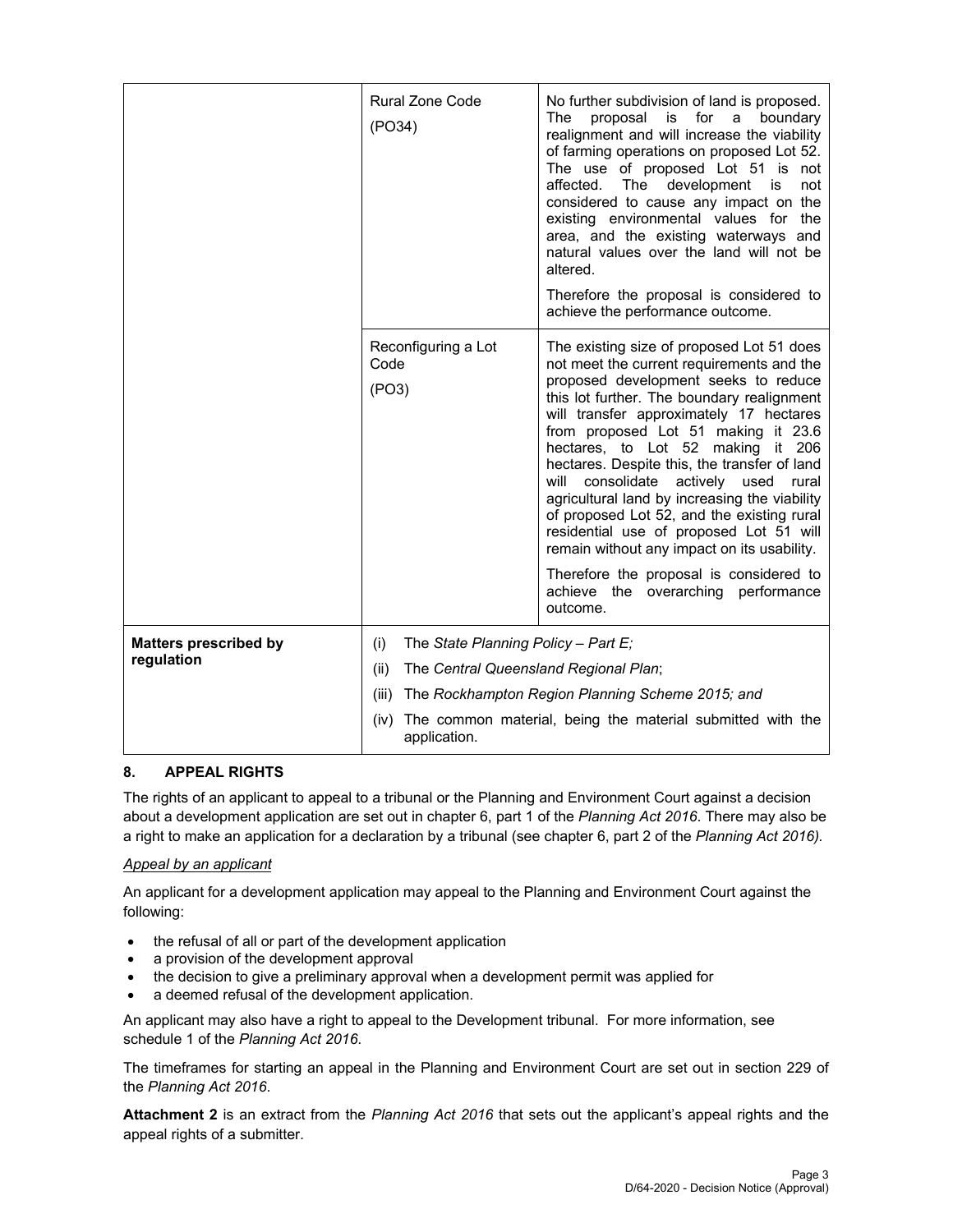## **9. WHEN THE DEVELOPMENT APPROVAL TAKES EFFECT**

This development approval takes effect:

- From the time the decision notice is given – if there is no submitter and the applicant does not appeal the decision to the court.

Or

- When the submitter's appeal period ends – if there is a submitter and the applicant does not appeal the decision to the court.

Or

- Subject to the decision of the court, when the appeal is finally decided – if an appeal is made to the court.

#### **10. ASSESSMENT MANAGER**

| Name: | Tarnya Fitzgibbon<br><b>COORDINATOR</b> | Signature: | Date: | 14 July 2020 |
|-------|-----------------------------------------|------------|-------|--------------|
|       | <b>DEVELOPMENT ASSESSMENT</b>           |            |       |              |

#### **Attachment 1 – Conditions of the approval**

*Part 1* **–** *Conditions imposed by the assessment manager [Note: where a condition is imposed about infrastructure under Chapter 4 of the Planning Act 2016, the relevant provision of the Act under which this condition was imposed must be specified.]*

#### **Attachment 2—Extract on appeal rights**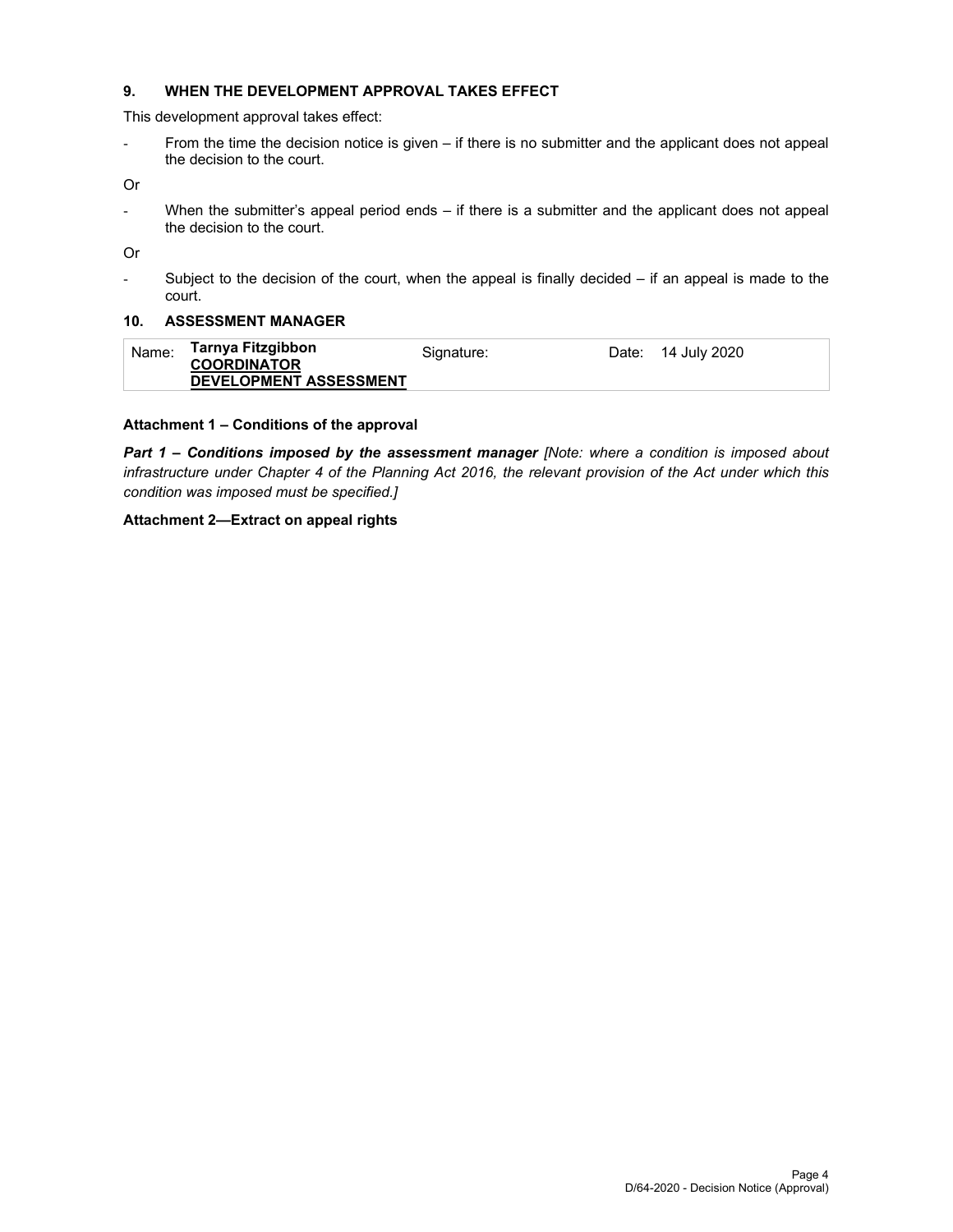

## **Attachment 1 – Part 1 Rockhampton Regional Council Conditions**

*Planning Act 2016* 

- 1.0 ADMINISTRATION
- 1.1 The Developer and their employee, agent, contractor or invitee is responsible for ensuring compliance with the conditions of this development approval.
- 1.2 Where these Conditions refer to "Council" in relation to requiring Council to approve or to be satisfied as to any matter, or conferring on the Council a function, power or discretion, that role may be fulfilled in whole or in part by a delegate appointed for that purpose by the Council.
- 1.3 All conditions, works, or requirements of this development approval must be undertaken and completed:
	- 1.3.1 to Council's satisfaction;
	- 1.3.2 at no cost to Council; and
	- 1.3.3 prior to the issue of the Survey Plan Approval Certificate,

unless otherwise stated.

1.4 Infrastructure requirements of this development approval must be contributed to the relevant authorities, where applicable, at no cost to Council, prior to the issue of the Survey Plan Approval Certificate, unless otherwise stated.

## 2.0 APPROVED PLANS AND DOCUMENTS

2.1 The approved development must be completed and maintained generally in accordance with the approved plans and documents, except where amended by any condition of this development approval:

| Drawing/report title                   | Prepared by           | Date         | Reference<br>number | Rev |
|----------------------------------------|-----------------------|--------------|---------------------|-----|
| Proposed ROL – Boundary<br>Realignment | <b>Vision Surveys</b> | 15 June 2020 | 20300-PP-01         |     |

- 2.2 Where there is any conflict between the conditions of this development approval and the details shown on the approved plans and documents, the conditions of this development approval must prevail.
- 2.3 Where conditions require the above plans or documents to be amended, the revised document(s) must be submitted for approval by Council prior to the issue of the Survey Plan Approval Certificate.

## 3.0 PLUMBING AND DRAINAGE WORKS

- 3.1 On-site sewerage treatment and disposal system from the existing buildings must be contained within the lot it serves.
- 3.2 On-site water supply for domestic and firefighting purposes must be provided and contained within the lot it serves. This may include the provision of a bore, dams, water storage tanks or a combination of each.

## 4.0 ASSET MANAGEMENT

4.1 Any alteration necessary to electricity, telephone, and/or public utility installations resulting from the development or in connection with the development, must be undertaken and completed at no cost to Council.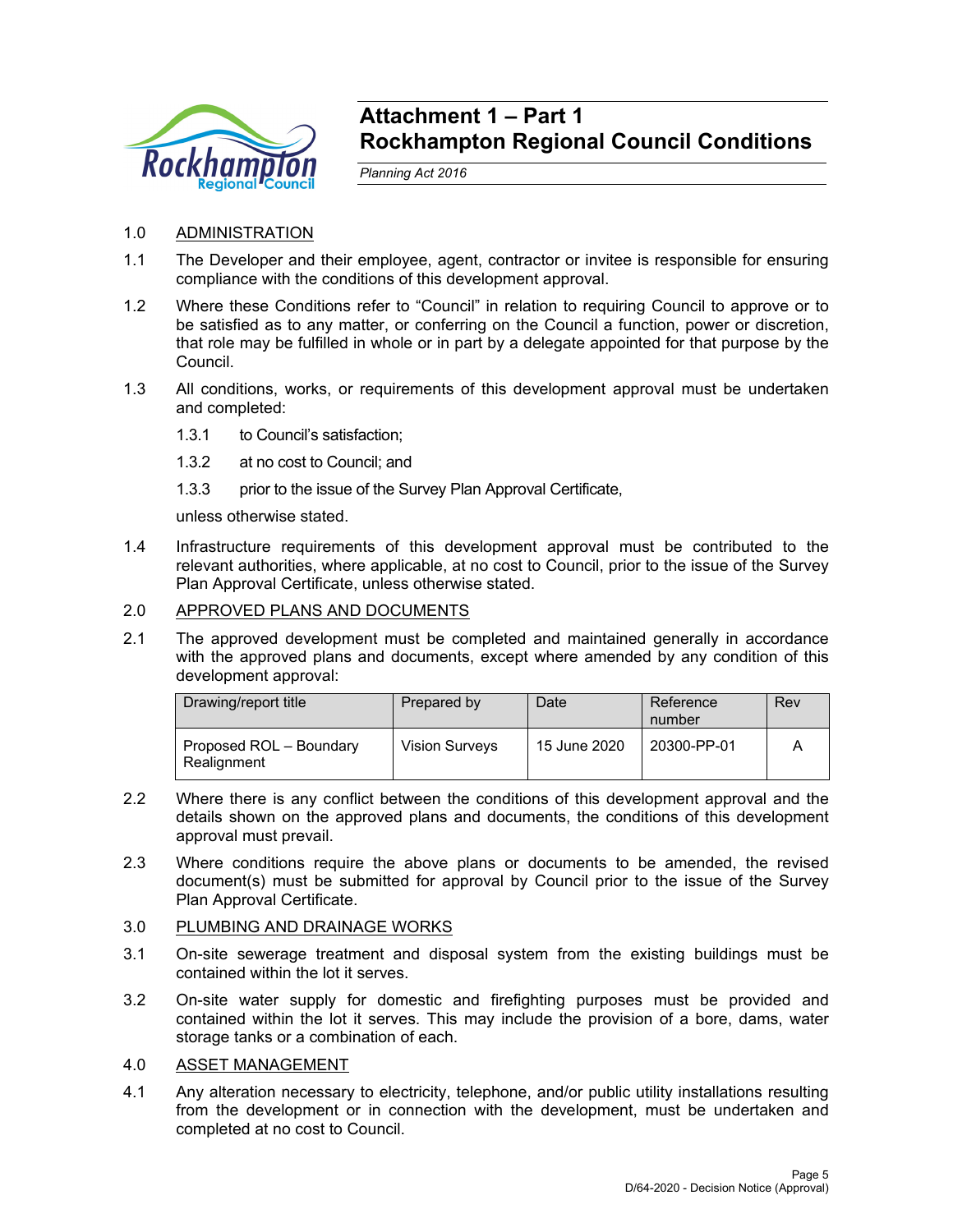## ADVISORY NOTES

## NOTE 1. Aboriginal Cultural Heritage

It is advised that under section 23 of the *Aboriginal Cultural Heritage Act 2003*, a person who carries out an activity must take all reasonable and practicable measures to ensure the activity does not harm Aboriginal cultural heritage (the "cultural heritage duty of care"). Maximum penalties for breaching the duty of care are listed in the Aboriginal cultural heritage legislation. The information on Aboriginal cultural heritage is available on the Department of Aboriginal and Torres Strait Islander Partnerships website www.datsip.qld.gov.au.

## NOTE 2. General Environmental Duty

General environmental duty under the *Environmental Protection Act 1994* prohibits unlawful environmental nuisance caused by noise, aerosols, particles, dust, ash, fumes, light, odour or smoke beyond the boundaries of the development site during all stages of the development including earthworks, construction and operation.

## NOTE 3. Infrastructure Charges Notice

Council has resolved not to issue an Infrastructure Charges Notice for this development. The proposed development is for a Boundary Realignment which will not attract new infrastructure charges as no additional lots are being created.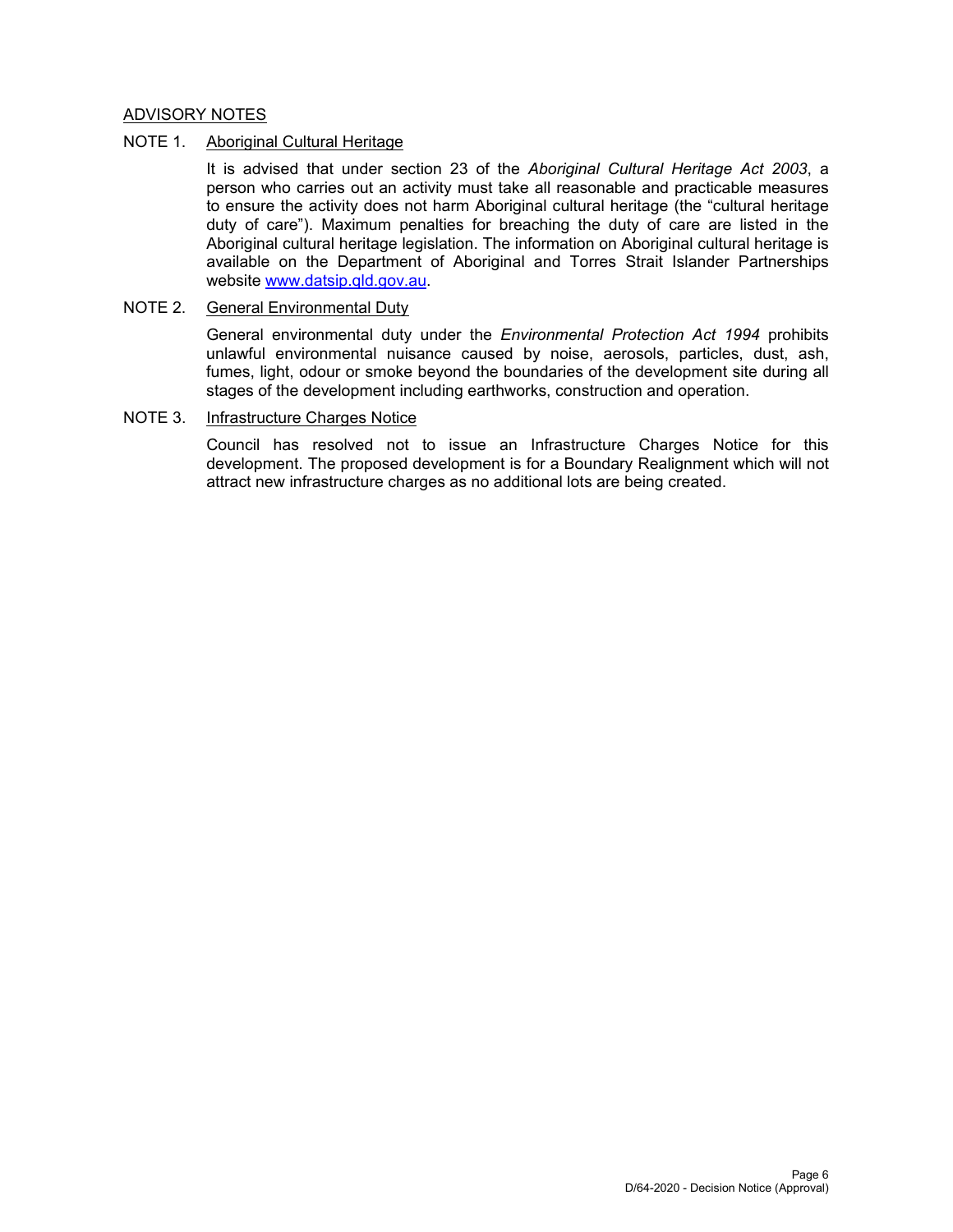

# **Attachment 2 - Appeal Rights**

*PLANNING ACT 2016*

The following is an extract from the *Planning Act 2016 (Chapter 6)*

## *Appeal rights*

#### *229 Appeals to tribunal or P&E Court*

- (1) Schedule 1 states—
	- (a) matters that may be appealed to— (i) either a tribunal or the P&E Court; or (ii) only a tribunal; or (iii) only the P&E Court; and
	- (b) the person—
		- (i) who may appeal a matter (the **appellant**); and
		- (ii) who is a respondent in an appeal of the matter; and (iii) who is a co-respondent in an appeal of the matter; and
		- (iv) who may elect to be a co-respondent in an appeal of the matter.
- (2) An appellant may start an appeal within the appeal period.
- (3) The **appeal period** is—
	- (a) for an appeal by a building advisory agency—10 business days after a decision notice for the decision is given to the agency or
	- (b) for an appeal against a deemed refusal—at any time after the deemed refusal happens; or
	- (c) for an appeal against a decision of the Minister, under chapter 7, part 4, to register premises or to renew the registration of premises—20 business days after a notice is published under section 269(3)(a) or (4); or
	- (d) for an appeal against an infrastructure charges notice— 20 business days after the infrastructure charges notice is given to the person; or
	- (e) for an appeal about a deemed approval of a development application for which a decision notice has not been given—30 business days after the applicant gives the deemed approval notice to the assessment manager; or
	- (f) for any other appeal—20 business days after a notice of the decision for the matter, including an enforcement notice, is given to the person.

#### Note—

See the P&E Court Act for the court's power to extend the appeal period.

- (4) Each respondent and co-respondent for an appeal may be heard in the appeal.
- (5) If an appeal is only about a referral agency's response, the assessment manager may apply to the tribunal or P&E Court to withdraw from the appeal.
- (6) To remove any doubt, it is declared that an appeal against an infrastructure charges notice must not be about— (a) the adopted charge itself; or
	- (b) for a decision about an offset or refund—
		- (i) the establishment cost of trunk infrastructure identified in a LGIP; or
		- (ii) the cost of infrastructure decided using the method
	- included in the local government's charges resolution.

## **230 Notice of appeal**

- (1) An appellant starts an appeal by lodging, with the registrar of the tribunal or P&E Court, a notice of appeal that— (a) is in the approved form; and
	- (b) succinctly states the grounds of the appeal.
- (2) The notice of appeal must be accompanied by the required fee.
- (3) The appellant or, for an appeal to a tribunal, the registrar must, within the service period, give a copy of the notice of appeal to—
- (a) the respondent for the appeal; and
- (b) each co-respondent for the appeal; and
- (c) for an appeal about a development application under schedule 1, table 1, item 1—each principal submitter for the development application; and
- (d) for an appeal about a change application under schedule 1, table 1, item 2—each principal submitter for the change application; and
- (e) each person who may elect to become a co-respondent for the appeal, other than an eligible submitter who is not a principal submitter in an appeal under paragraph (c) or (d); and
- (f) for an appeal to the P&E Court—the chief executive; and
- (g) for an appeal to a tribunal under another Act—any other person who the registrar considers appropriate.
- (4) The **service period** is—
	- (a) if a submitter or advice agency started the appeal in the P&E Court-2 business days after the appeal is started; or
	- (b) otherwise—10 business days after the appeal is started.
- (5) A notice of appeal given to a person who may elect to be a co-respondent must state the effect of subsection
- (6) A person elects to be a co-respondent by filing a notice of election, in the approved form, within 10 business days
	- after the notice of appeal is given to the person*.*
- **231 Other appeals**
- (1) Subject to this chapter, schedule 1 and the P&E Court Act, unless the Supreme Court decides a decision or other matter under this Act is affected by jurisdictional error, the decision or matter is non-appealable.
- (2) The Judicial Review Act 1991, part 5 applies to the decision or matter to the extent it is affected by jurisdictional error.
- (3) A person who, but for subsection (1) could have made an application under the Judicial Review Act 1991 in relation to the decision or matter, may apply under part 4 of that Act for a statement of reasons in relation to the decision or matter.
- (4) In this section— **decision** includes—
	- (a) conduct engaged in for the purpose of making a decision; and
	- (b) other conduct that relates to the making of a decision; and
	- (c) the making of a decision or the failure to make a decision; and
	- (d) a purported decision; and
	- (e) a deemed refusal.

**non-appealable**, for a decision or matter, means the decision or matter—

- (a) is final and conclusive; and
- (b) may not be challenged, appealed against, reviewed, quashed, set aside or called into question in any other way under the Judicial Review Act 1991 or otherwise, whether by the Supreme Court, another court, a tribunal or another entity; and
- (c) is not subject to any declaratory, injunctive or other order of the Supreme Court, another court, a tribunal or another entity on any ground.

#### **232 Rules of the P&E Court**

- (1) A person who is appealing to the P&E Court must comply with the rules of the court that apply to the appeal.
- (2) However, the P&E Court may hear and decide an appeal even if the person has not complied with rules of the P&E Court.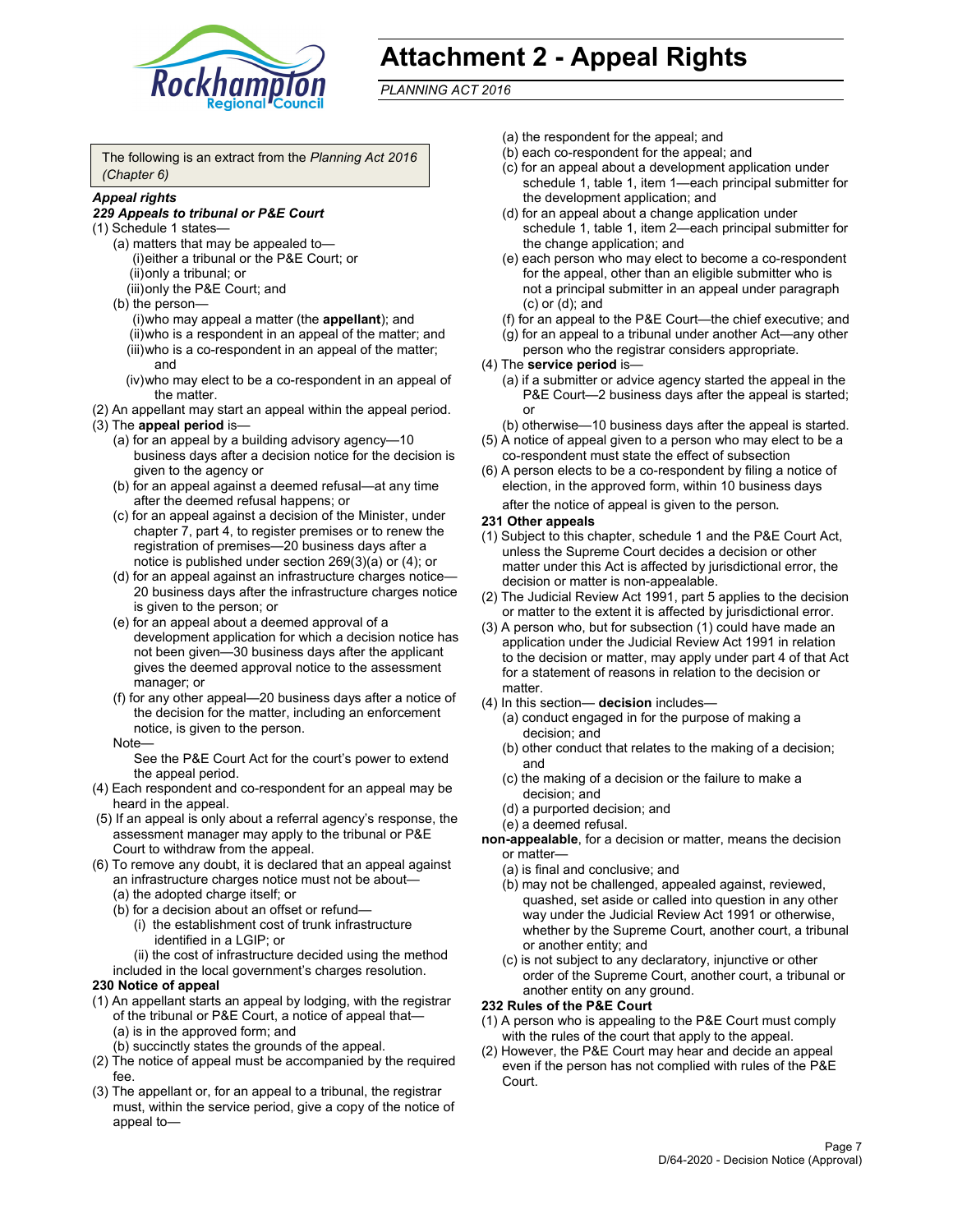

## **Appeal Rights**

*PLANNING ACT 2016*

## **Schedule 1**

## **Appeals section 229**

- **1 Appeal rights and parties to appeals**
- (1) Table 1 states the matters that may be appealed to—(a) the P&E court; or (b) a tribunal.
- (2) However, table 1 applies to a tribunal only if the matter involves—
	- (a) the refusal, or deemed refusal of a development application, for—
	- (i) a material change of use for a classified building; or
	- (ii) operational work associated with building work, a retaining wall, or a tennis court; or
	- (b) a provision of a development approval for—
	- (i) a material change of use for a classified building; or
- (ii) operational work associated with building work, a retaining wall, or a tennis court; or
	- (c) if a development permit was applied for—the decision to give a preliminary approval for—
		- (i) a material change of use for a classified building; or
	- (ii) operational work associated with building work, a retaining wall, or a tennis court; or
	- (d) a development condition if—
		- (i) the development approval is only for a material change of use that involves the use of a building classified under the Building Code as a class 2 building; and
		- (ii) the building is, or is proposed to be, not more than 3 storeys; and
		- (iii) the proposed development is for not more than 60 sole-occupancy units; or
	- (e) a decision for, or a deemed refusal of, an extension application for a development approval that is only for a material change of use of a classified building; or
	- (f) a decision for, or a deemed refusal of, a change application for a development approval that is only for a material change of use of a classified building; or
	- (g) a matter under this Act, to the extent the matter relates to—
		- (i) the Building Act, other than a matter under that Act that may or must be decided by the Queensland Building and Construction Commission; or
		- (ii) the Plumbing and Drainage Act, part 4 or 5; or
	- (h) a decision to give an enforcement notice in relation to a matter under paragraphs (a) to (g); or
	- (i) a decision to give an infrastructure charges notice; or
	- (j) the refusal, or deemed refusal, of a conversion application; or
	- (k) a matter that, under another Act, may be appealed to the tribunal; or
	- (l) a matter prescribed by regulation.
- (3) Also, table 1 does not apply to a tribunal if the matter
	- involves—
		- (a) for a matter in subsection  $(2)(a)$  to  $(d)$ 
			- (i) a development approval for which the development application required impact assessment; and
			- (ii) a development approval in relation to which the assessment manager received a properly made submission for the development application; or
	- (b) a provision of a development approval about the identification or inclusion, under a variation approval, of a matter for the development.
- (4) Table 2 states the matters that may be appealed only to the P&E Court.
- (5) Table 3 states the matters that may be appealed only to the tribunal.
- (6) In each table—
	- (a) column 1 states the appellant in the appeal; and
	- (b) column 2 states the respondent in the appeal; and
	- (c) column 3 states the co-respondent (if any) in the appeal; and
	- (d) column 4 states the co-respondents by election (if any) in the appeal.
- (7) If the chief executive receives a notice of appeal under section 230(3)(f), the chief executive may elect to be a corespondent in the appeal.

| Table 1<br>Appeals to the P&E Court and, for certain matters, to a tribunal                                      |                                                                                                                                                                                                                            |                                         |                                                       |  |  |
|------------------------------------------------------------------------------------------------------------------|----------------------------------------------------------------------------------------------------------------------------------------------------------------------------------------------------------------------------|-----------------------------------------|-------------------------------------------------------|--|--|
| 1. Development applications<br>An appeal may be made against-<br>(c) a provision of the development approval; or | (a) the refusal of all or part of the development application; or<br>(b) the deemed refusal of the development application; or<br>(d) if a development permit was applied for—the decision to give a preliminary approval. |                                         |                                                       |  |  |
| Column 1                                                                                                         | Column 2                                                                                                                                                                                                                   | Column 3                                | Column 4                                              |  |  |
| Appellant                                                                                                        | Respondent                                                                                                                                                                                                                 | Co-respondent                           | Co-respondent by election                             |  |  |
|                                                                                                                  | $(if$ anv)<br>$($ if any $)$                                                                                                                                                                                               |                                         |                                                       |  |  |
| The applicant                                                                                                    | The assessment<br>manager                                                                                                                                                                                                  | If the appeal is about<br>a concurrence | 1 A concurrence agency that is<br>not a co-respondent |  |  |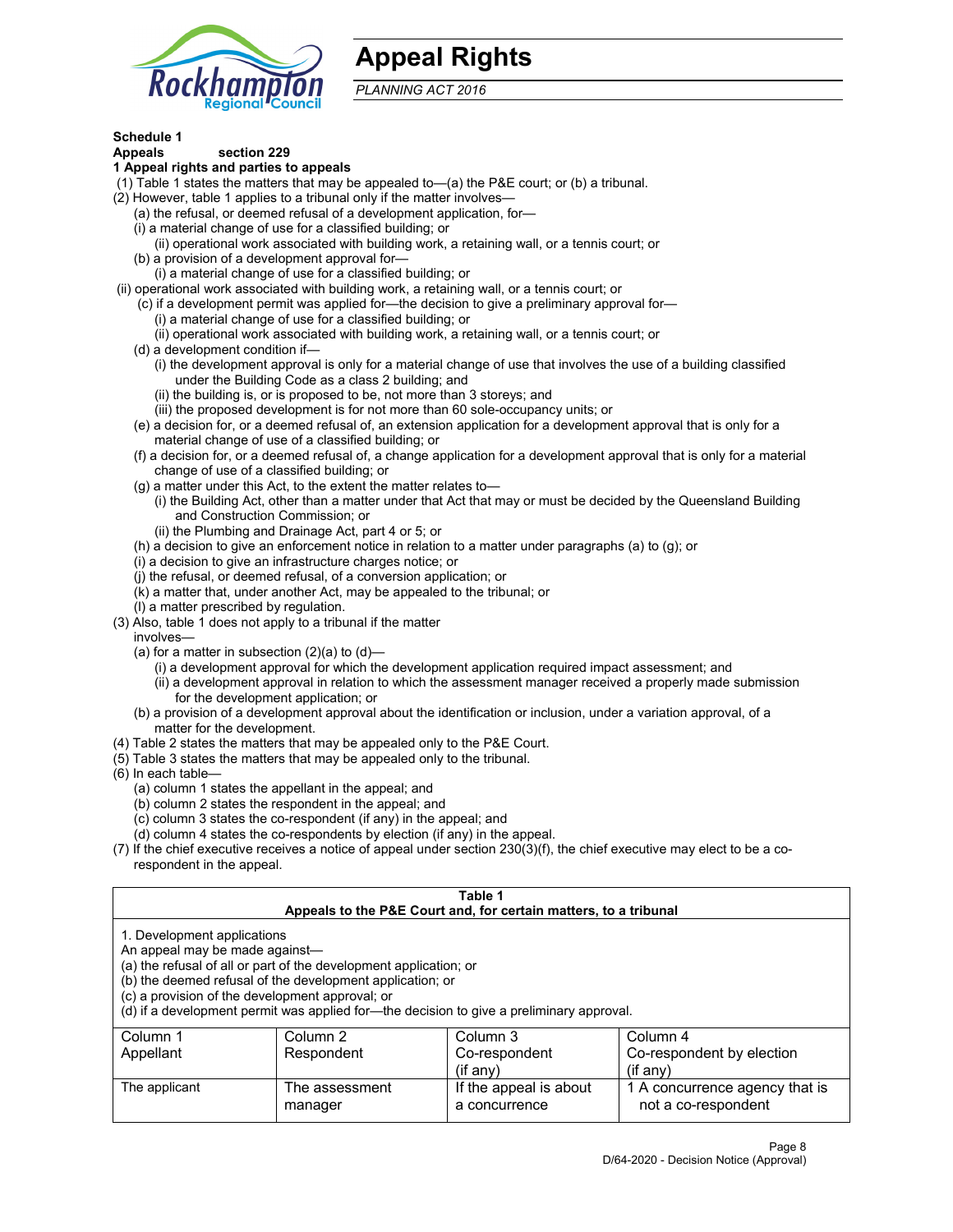| Table 1<br>Appeals to the P&E Court and, for certain matters, to a tribunal                                                                                                                             |                                                                                                                               |                                                                 |                                                                                                                                                                                                                                                                                                                                                 |  |
|---------------------------------------------------------------------------------------------------------------------------------------------------------------------------------------------------------|-------------------------------------------------------------------------------------------------------------------------------|-----------------------------------------------------------------|-------------------------------------------------------------------------------------------------------------------------------------------------------------------------------------------------------------------------------------------------------------------------------------------------------------------------------------------------|--|
| 2. Change applications<br>An appeal may be made against-<br>(b) a deemed refusal of a change application.                                                                                               |                                                                                                                               | agency's referral<br>response-the<br>concurrence agency         | 2 If a chosen Assessment<br>manager is the respondent-<br>the prescribed assessment<br>manager<br>3 Any eligible advice agency for<br>the application<br>4 Any eligible submitter for the<br>application<br>(a) a responsible entity's decision for a change application, other than a decision made by the P&E court; or                       |  |
| Column 1<br>Appellant                                                                                                                                                                                   | Column <sub>2</sub><br>Respondent                                                                                             | Column 3<br>Co-respondent<br>(if any)                           | Column 4<br>Co-respondent by election<br>(if any)                                                                                                                                                                                                                                                                                               |  |
| 1 The applicant<br>2 If the responsible<br>entity is the<br>assessment<br>manager-an<br>affected entity that<br>gave a pre-request<br>notice or response<br>notice                                      | The responsible<br>entity                                                                                                     | If an affected entity<br>starts the appeal-the<br>applicant     | 1 A concurrence agency for the<br>development application<br>2 If a chosen assessment<br>manager is the respondent-<br>the prescribed assessment<br>manager<br>3 A private certifier for the<br>development application<br>4 Any eligible advice agency for<br>the change application<br>5 Any eligible submitter for the<br>change application |  |
| 3. Extension applications<br>An appeal may be made against-                                                                                                                                             | (a) the assessment manager's decision about an extension application; or<br>(b) a deemed refusal of an extension application. |                                                                 |                                                                                                                                                                                                                                                                                                                                                 |  |
| Column 1<br>Appellant                                                                                                                                                                                   | Column <sub>2</sub><br>Respondent                                                                                             | Column 3<br>Co-respondent<br>(if any)                           | Column 4<br>Co-respondent by election<br>(if any)                                                                                                                                                                                                                                                                                               |  |
| 1 The applicant<br>1<br>For a matter other<br>2<br>than a deemed<br>refusal of an<br>extension<br>application $-$ a<br>concurrence<br>agency, other than<br>the chief executive,<br>for the application | The assessment<br>manager                                                                                                     | If a concurrence<br>agency starts the<br>appeal - the applicant | If a chosen assessment<br>manager is the respondent - the<br>prescribed assessment manager                                                                                                                                                                                                                                                      |  |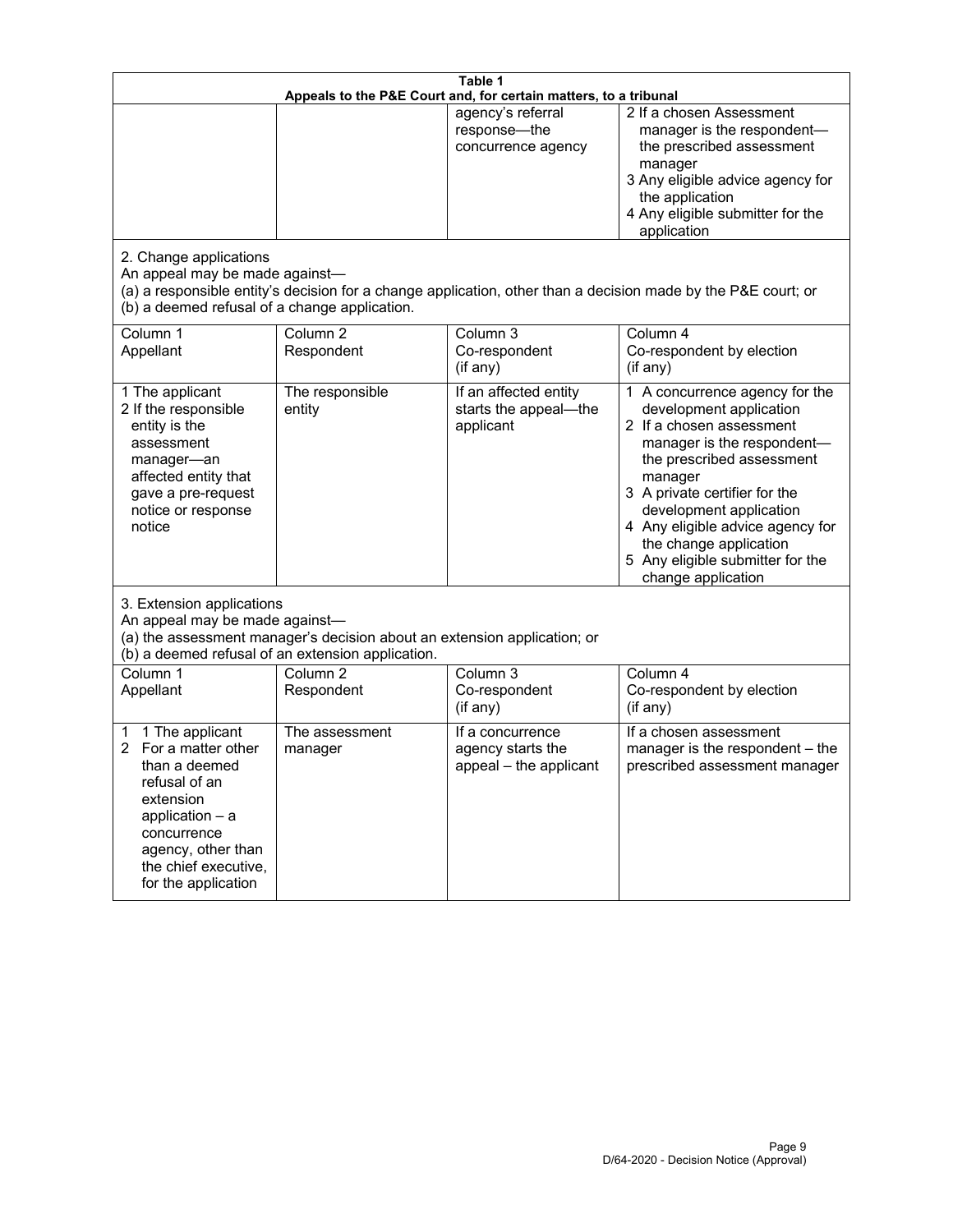#### **Table 1 Appeals to the P&E Court and, for certain matters, to a tribunal**

4. Infrastructure charges notices

An appeal may be made against an infrastructure charges notice on 1 or more of the following grounds

- a) The notice involved an error relating to
	- (i) The application of the relevant adopted charge; or

Examples of errors in applying an adopted charge –

- The incorrect application of gross floor area for a non-residential development
- Applying an incorrect 'use category', under a regulation, to the development
- (i) The working out of extra demands, for section 120; or
- (ii) An offset or refund; or
- b) The was no decision about an offset or refund; or
- c) If the infrastructure charges notice states a refund will be given the timing for giving the refund; or
- d) The amount of the charge is so unreasonable that no reasonable relevant local government could have imposed the amount.

| Column 1<br>Appellant                                    | Column 2<br>Respondent                                                    | Column 3<br>Co-respondent<br>(i f any) | Column 4<br>Co-respondent by election<br>(i f any) |
|----------------------------------------------------------|---------------------------------------------------------------------------|----------------------------------------|----------------------------------------------------|
| The person given the<br>Infrastructure charges<br>notice | The local government<br>that gave the<br>infrastructure charges<br>notice |                                        |                                                    |

5. Conversion applications

An appeal may be made against—

(a) the refusal of a conversion application; or

(b) a deemed refusal of a conversion application.

| Column 1      | Column 2                | Column 3       | Column 4                  |
|---------------|-------------------------|----------------|---------------------------|
| Appellant     | Respondent              | Co-respondent  | Co-respondent by election |
|               |                         | $($ if any $)$ | $($ if any $)$            |
|               |                         |                |                           |
| The applicant | The local government    |                |                           |
|               | to which the conversion |                |                           |
|               | application was made    |                |                           |

6. Enforcement notices

An appeal may be made against the decision to give an enforcement notice.

| Column 1<br>Appellant                      | Column 2<br>Respondent       | Column 3<br>Co-respondent<br>(if any) | Column 4<br>Co-respondent by election<br>(i f any)                                                                                                                         |
|--------------------------------------------|------------------------------|---------------------------------------|----------------------------------------------------------------------------------------------------------------------------------------------------------------------------|
| The person given the<br>enforcement notice | The enforcement<br>authority |                                       | If the enforcement authority is<br>not the local government for<br>the premises in relation to which<br>the offence is alleged to have<br>happened-the local<br>government |

#### **Table 2 Appeals to the P&E Court only**

1. Appeals from tribunal

An appeal may be made against a decision of a tribunal, other than a decision under

section 252, on the ground of—

(a) an error or mistake in law on the part of the tribunal; or

(b) jurisdictional error.

| Column 1<br>Appellant                             | Column 2<br>Respondent                                    | Column 3<br>Co-respondent<br>$(if$ any) | Column 4<br>Co-respondent by election<br>$(if$ any) |
|---------------------------------------------------|-----------------------------------------------------------|-----------------------------------------|-----------------------------------------------------|
| A party to the<br>proceedings for the<br>decision | The other party to the<br>proceedings for the<br>decision | $\overline{\phantom{a}}$                |                                                     |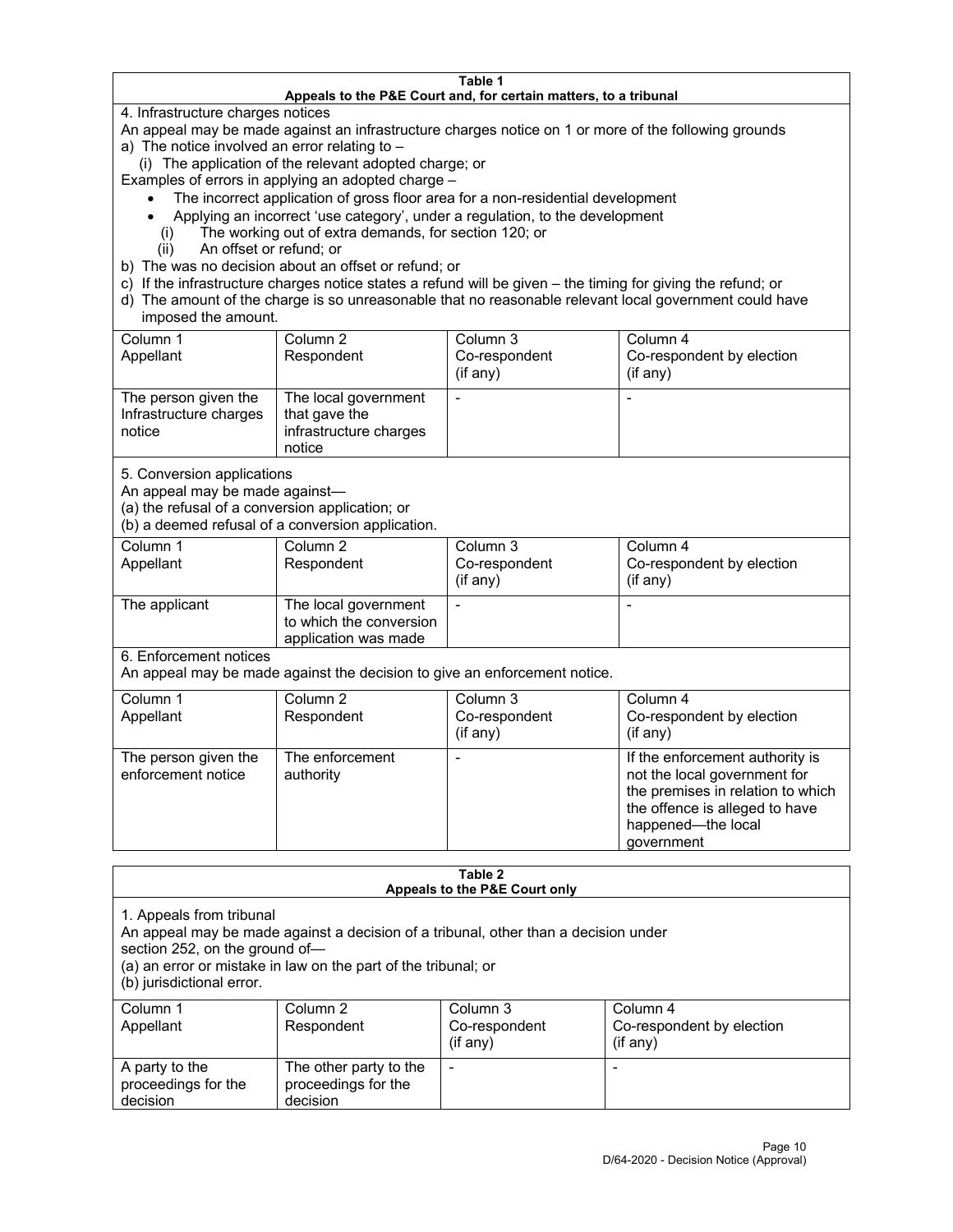#### **Table 2 Appeals to the P&E Court only**

2. Eligible submitter appeals

An appeal may be made against the decision to give a development approval, or an approval for a change application, to the extent that the decision relates to—

(a) any part of the development application for the development approval that required impact assessment; or (b) a variation request.

| Column 1<br>Appellant                                                                                                                                                                        | Column 2<br>Respondent                                                                                                     | Column 3<br>Co-respondent<br>$($ if any $)$                                                                             | Column 4<br>Co-respondent by election<br>(i f any)   |
|----------------------------------------------------------------------------------------------------------------------------------------------------------------------------------------------|----------------------------------------------------------------------------------------------------------------------------|-------------------------------------------------------------------------------------------------------------------------|------------------------------------------------------|
| 1 For a development<br>application-an<br>eligible submitter for<br>the development<br>application<br>2 For a change<br>application-an<br>eligible submitter for<br>the change<br>application | 1 For a development<br>application-the<br>assessment<br>manager<br>2 For a change<br>application-the<br>responsible entity | 1 The applicant<br>2 If the appeal is<br>about a concurrence<br>agency's referral<br>response—the<br>concurrence agency | Another eligible<br>submitter for the<br>application |

3. Eligible submitter and eligible advice agency appeals

An appeal may be made against a provision of a development approval, or failure to

include a provision in the development approval, to the extent the matter relates to—

(a) any part of the development application or the change application, for the development approval, that required impact assessment; or

(b) a variation request.

| Column <sub>1</sub><br>Appellant                                                                                                                                                                                                                                                              | Column <sub>2</sub><br>Respondent                                                                                          | Column <sub>3</sub><br>Co-respondent<br>(if any)                                                                        | Column 4<br>Co-respondent by election<br>(if any) |
|-----------------------------------------------------------------------------------------------------------------------------------------------------------------------------------------------------------------------------------------------------------------------------------------------|----------------------------------------------------------------------------------------------------------------------------|-------------------------------------------------------------------------------------------------------------------------|---------------------------------------------------|
| 1 For a development<br>application-an<br>eligible submitter for<br>the development<br>application<br>2 For a change<br>application-an<br>eligible submitter for<br>the change<br>application<br>3 An eligible advice<br>agency for the<br>development<br>application or<br>change application | 1 For a development<br>application-the<br>assessment<br>manager<br>2 For a change<br>application-the<br>responsible entity | 1 The applicant<br>2 If the appeal is<br>about a concurrence<br>agency's referral<br>response-the<br>concurrence agency | Another eligible submitter for the<br>application |
| 4. Compensation claims<br>An appeal may be made against-<br>(a) a decision under section 32 about a compensation claim; or<br>(b) a decision under section 265 about a claim for compensation; or<br>(c) a deemed refusal of a claim under paragraph (a) or (b).                              |                                                                                                                            |                                                                                                                         |                                                   |
| Column <sub>1</sub><br>Appellant                                                                                                                                                                                                                                                              | Column <sub>2</sub><br>Respondent                                                                                          | Column <sub>3</sub><br>Co-respondent<br>(if any)                                                                        | Column 4<br>Co-respondent by election<br>(if any) |
| A person dissatisfied<br>with the decision                                                                                                                                                                                                                                                    | The local<br>government to which<br>the claim was made                                                                     |                                                                                                                         |                                                   |
| 5. Registered premises                                                                                                                                                                                                                                                                        |                                                                                                                            |                                                                                                                         |                                                   |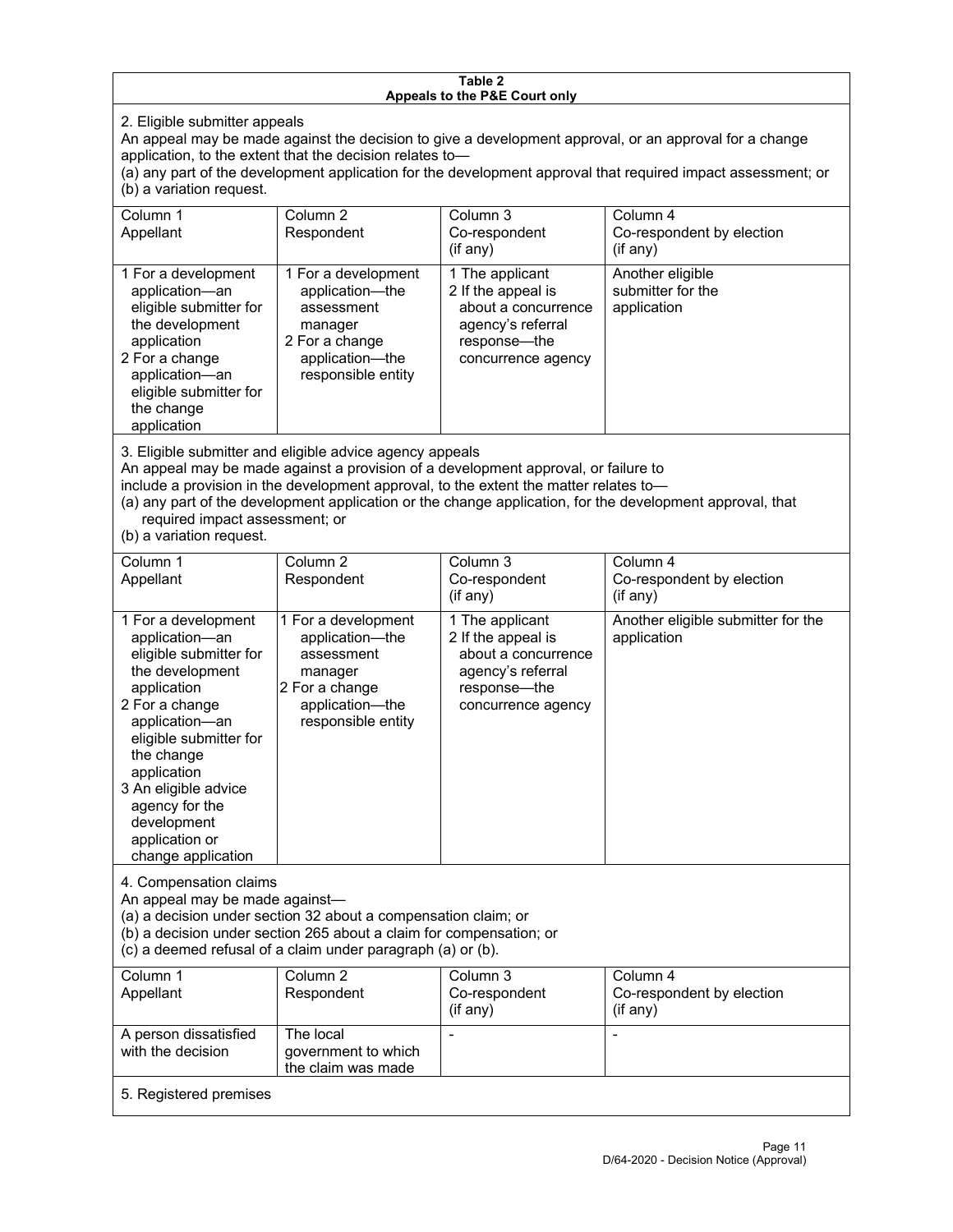| Table 2<br>Appeals to the P&E Court only                                                                                                                                                                                                                                                                             |                                   |                                                  |                                                                                                                                                                             |  |
|----------------------------------------------------------------------------------------------------------------------------------------------------------------------------------------------------------------------------------------------------------------------------------------------------------------------|-----------------------------------|--------------------------------------------------|-----------------------------------------------------------------------------------------------------------------------------------------------------------------------------|--|
| An appeal may be made against a decision of the Minister under chapter 7, part 4.                                                                                                                                                                                                                                    |                                   |                                                  |                                                                                                                                                                             |  |
|                                                                                                                                                                                                                                                                                                                      |                                   |                                                  |                                                                                                                                                                             |  |
| Column 1<br>Appellant                                                                                                                                                                                                                                                                                                | Column <sub>2</sub><br>Respondent | Column <sub>3</sub><br>Co-respondent<br>(if any) | Column 4<br>Co-respondent by election<br>$($ if any $)$                                                                                                                     |  |
| 1 A person given a<br>decision notice about<br>the decision<br>2 If the decision is to<br>register premises or<br>renew the<br>registration of<br>premises-an owner<br>or occupier of<br>premises in the<br>affected area for the<br>registered premises<br>who is dissatisfied<br>with the decision                 | The Minister                      |                                                  | If an owner or occupier starts the<br>appeal - the owner of the<br>registered premises                                                                                      |  |
| 6. Local laws<br>An appeal may be made against a decision of a local government, or conditions applied,<br>under a local law about-<br>(a) the use of premises, other than a use that is the natural and ordinary consequence of prohibited<br>development; or<br>(b) the erection of a building or other structure. |                                   |                                                  |                                                                                                                                                                             |  |
| Column 1<br>Appellant                                                                                                                                                                                                                                                                                                | Column <sub>2</sub><br>Respondent | Column 3<br>Co-respondent<br>(if any)            | Column 4<br>Co-respondent by election<br>(if any)                                                                                                                           |  |
| A person who-<br>(a) applied for the<br>decision; and<br>(b) is dissatisfied with<br>the decision or<br>conditions.                                                                                                                                                                                                  | The local government              | $\blacksquare$                                   | $\blacksquare$                                                                                                                                                              |  |
|                                                                                                                                                                                                                                                                                                                      |                                   | Table 3                                          |                                                                                                                                                                             |  |
| Appeals to the tribunal only<br>1. Building advisory agency appeals<br>An appeal may be made against giving a development approval for building work to the extent the building<br>work required code assessment against the building assessment provisions.                                                         |                                   |                                                  |                                                                                                                                                                             |  |
| Column 1<br>Appellant                                                                                                                                                                                                                                                                                                | Column <sub>2</sub><br>Respondent | Column <sub>3</sub><br>Co-respondent<br>(if any) | Column 4<br>Co-respondent by election<br>(if any)                                                                                                                           |  |
| A building advisory<br>agency for the<br>development application<br>related to the approval                                                                                                                                                                                                                          | The assessment<br>manager         | The applicant                                    | 1 A concurrence agency for the<br>development application<br>related to the approval<br>2 A private certifier for the<br>development application<br>related to the approval |  |
| 3. Certain decisions under the Building Act and the Plumbing and Drainage Act<br>An appeal may be made against a decision under-<br>(a) the Building Act, other than a decision made by the Queensland Building and Construction Commission; or<br>(b) the Plumbing and Drainage Act, part 4 or 5.                   |                                   |                                                  |                                                                                                                                                                             |  |
| Column 1<br>Appellant                                                                                                                                                                                                                                                                                                | Column <sub>2</sub><br>Respondent | Column 3<br>Co-respondent<br>(if any)            | Column 4<br>Co-respondent by election<br>(if any)                                                                                                                           |  |